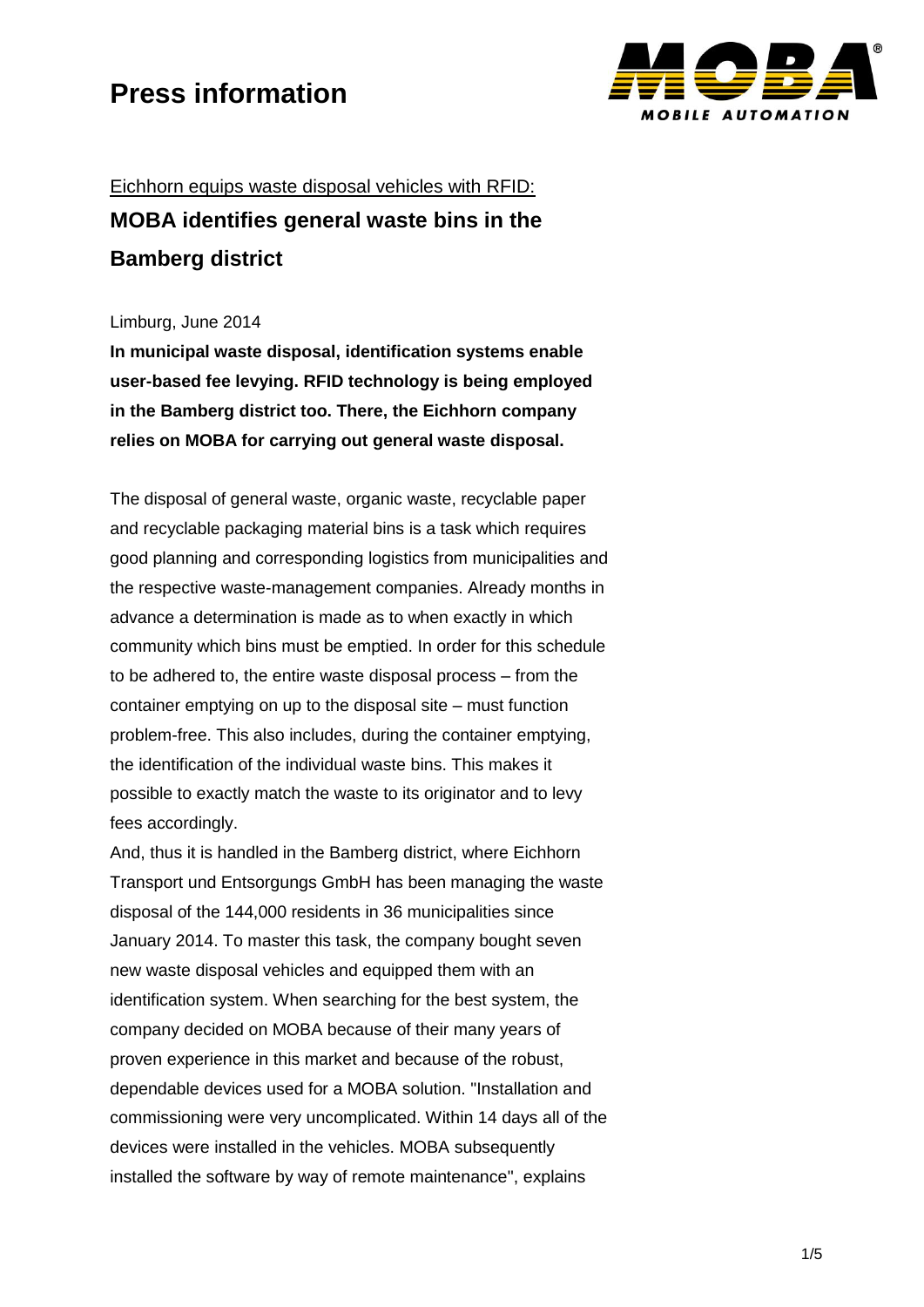

Dominik Eichhorn, authorised officer at Eichhorn. "And, we are also completely satisfied with the system in practical use. The identification of the waste bins and the data transfer function quickly and reliably".

### **Waste disposal fees: savings of up to 17 percent**

The bins are identified by means of a transponder. These tiny chips are mounted under the edge of the waste bins and are assigned an individual number. While the bins are being emptied the scanner, which is mounted on the waste collection vehicle, detects this number. The emptying is recorded and relayed to the municipal administration office. There the respective waste disposal fee is calculated according to the total number of bins emptied for each household. The reason being that, in the Bamberg district, the calculation of the fees is not based on the number of members of a household but instead on the bin size and the number of bins emptied. The basic fee for an 80 litre bin, which is the typical size used in households of up to fifth persons, is EUR 51.36. Each individual emptying is charged with a service fee of EUR 2.36. Because general waste is picked up every two weeks, this results in a maximum number of 26 emptyings per year. The minimum quantity which is calculated is 18 emptyings. Therefore, if a resident puts out his or her general waste bin only 18 times to be emptied, he/she pays about EUR 94 for the entire year instead of about EUR 113 for 26 bins emptied. With billing on this basis, which is made possible by the identification system, a household can therefore save up to 17% on waste disposal fees. "Each resident can thus personally co-determine how much he or she has to pay. With a system such as this, residents can be encouraged to engage in waste prevention and waste separation and recycling", explains Jürgen Pfister, department head for waste management in the Bamberg district administrative office. In the Bamberg district identification technology has already been put to use since around ten years in order to match general waste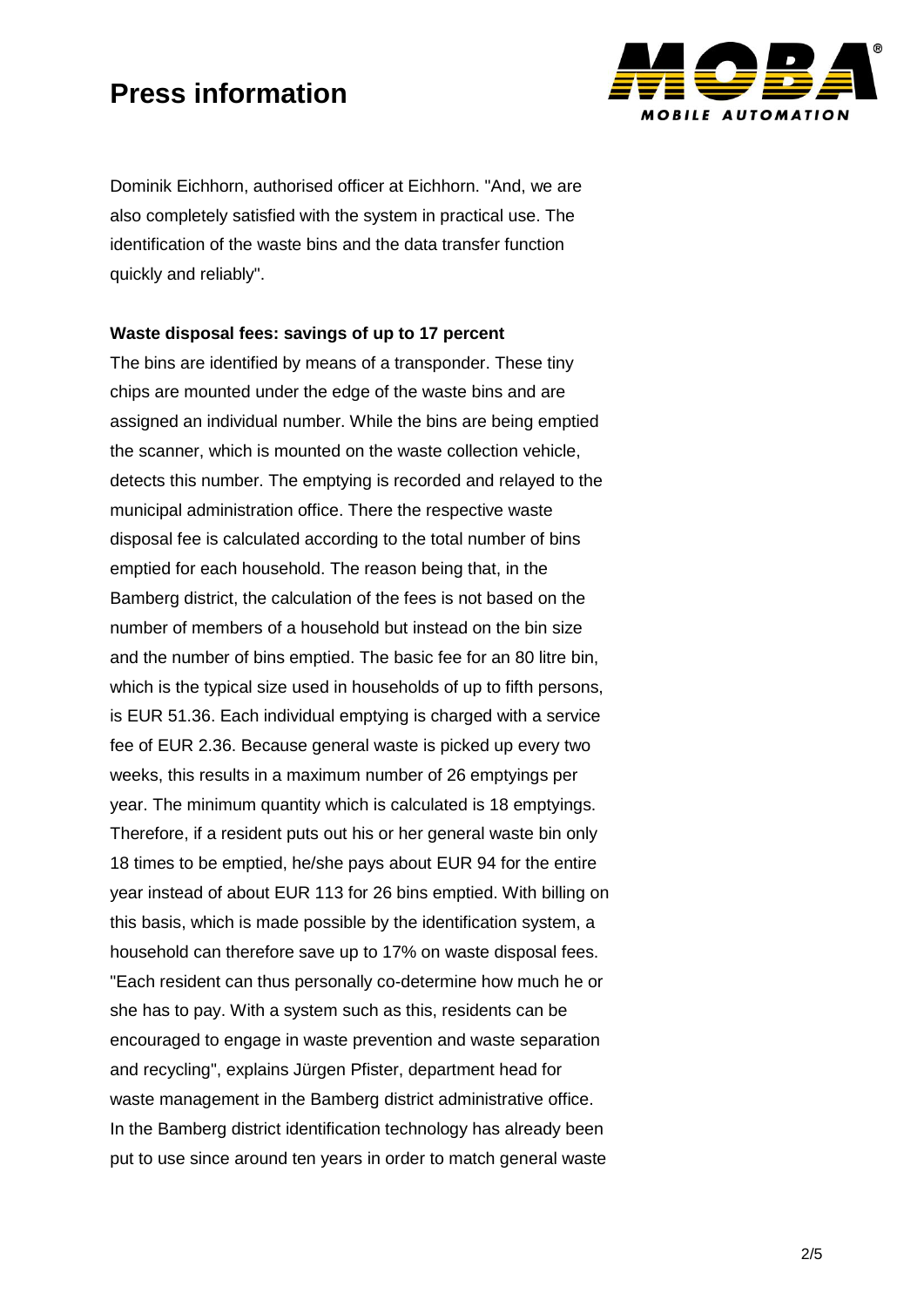

with its originator and thus determine the fees correspondent to the quantity of bins emptied. "We leave it up to the provider to choose which system he will make use of. What we are really interested in is the emptying data. Because only with the data can we calculate usage-based fees", continues Pfister. The district already uses software with which the emptying data input is administered and the fee invoices are generated. "Our MOBA system on the vehicles is based on the open protocol Clean Open, which defines the communication of the electronic components on a waste collection vehicle. With this protocol, components from different manufacturers can be integrated with no problems whatsoever. The integration of the existing software with ours was no problem at all either, and also the reading-out of the already present transponders works without a hitch", explains Hans Mayer, MOBA Sales Manager.

### **Navigation and documentation by means of on-board computer**

Along with the possibility to identify containers and to transmit the compiled data, the system also offers additional functionalities: with it, the quantity of general waste disposal bags and diaper bags – which residents can supplementally buy at the district administrative office – can be entered via the control panel in the vehicle cab. If a bin is ready to be emptied, but no fees have been paid for it yet, the system shows the driver this information directly on the on-board computer and the emptying of the bin is stopped. Damage to a bin can likewise be entered, stored and relayed to the responsible office, which in turn greatly simplifies the container management. Overfilling or a message that a bin has not yet been emptied can be noted in the system via the on-board computer. "The occurrence is stored along with the corresponding geo-coordinates. If a resident enquires, the dispatcher can immediately send the respective info to him or her", states Dominik Eichhorn. Thanks to the data storage, the company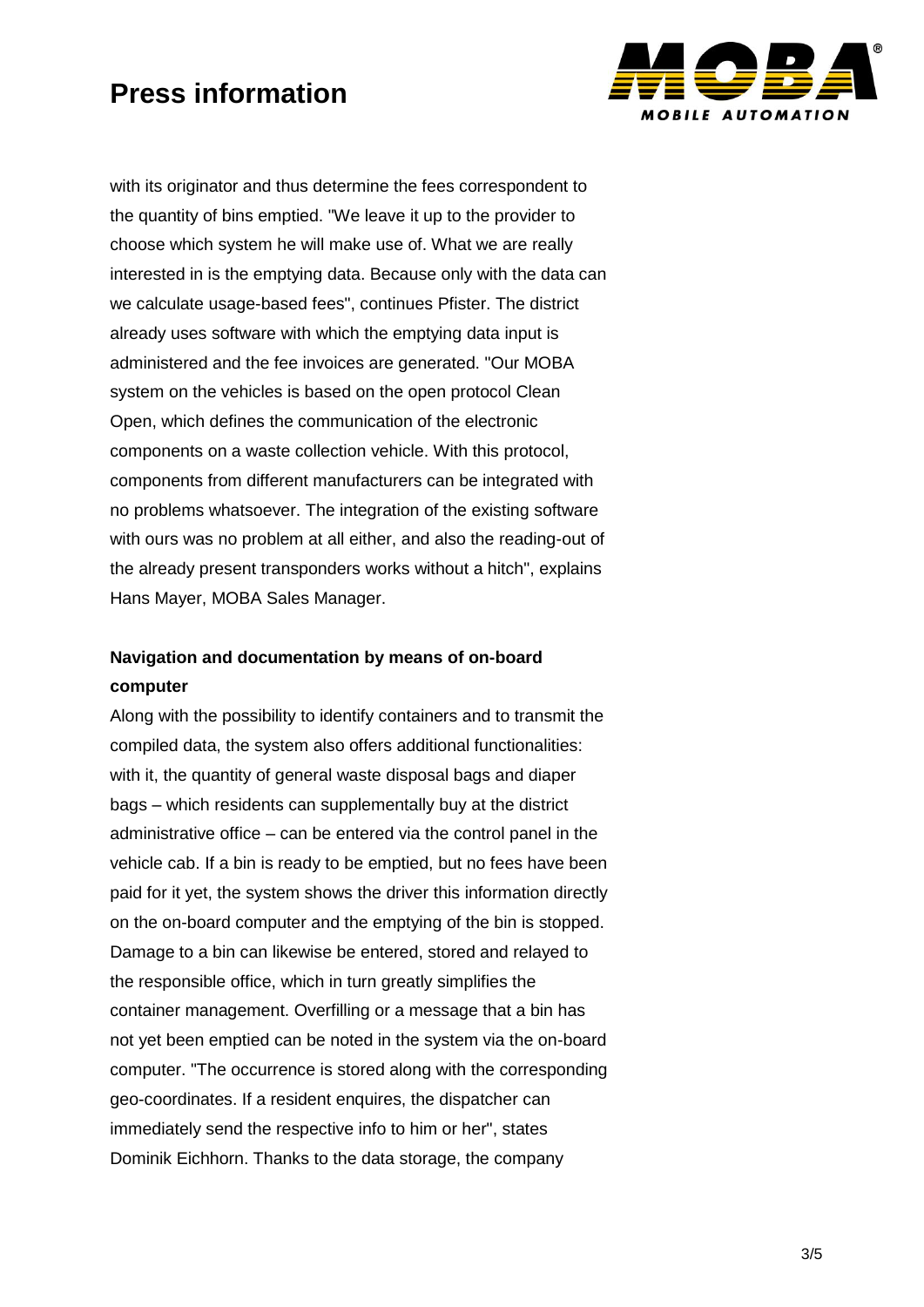

consequently has proof of the work performed. "If a resident complains that his or her bin wasn't emptied, the dispatcher can then look into the system and see the reason. For example, that the bin was obstructed by parked cars", explains Hans Mayer. Via the MAWIS web portal, the dispatcher can also check the location of the vehicles at all times in a digital map, and adjust the operations planning accordingly.

"Our drivers get along quite well with the technology. The operation by means of touch screen is kept very simple and intuitive", adds Eichhorn. However, not only the operation but also the navigation is simplified: with the FollowMe function the travelled route can be recorded and saved. This can be reproduced at any time, so that a replacement driver can correspondingly navigate exactly the same route.

### **About MOBA**

With more than 40 years of experience in the development and manufacture of measurement and control technology, identification and weighing systems for construction machines and waste disposal vehicles, MOBA is a globally recognised expert in the field of mobile automation. MOBA is one of the leading system specialists and OEM partners in the industry. With headquarters in Limburg, branch offices in Dresden, Langenlonsheim and Merenberg as well as eight subsidiaries and an international dealer network, MOBA is present on all large growth markets. Company sales grew over the past decade from 23 million euros in 2003 to nearly 50 million euros in 2013; the number of employees increased in this period from 185 to 465.